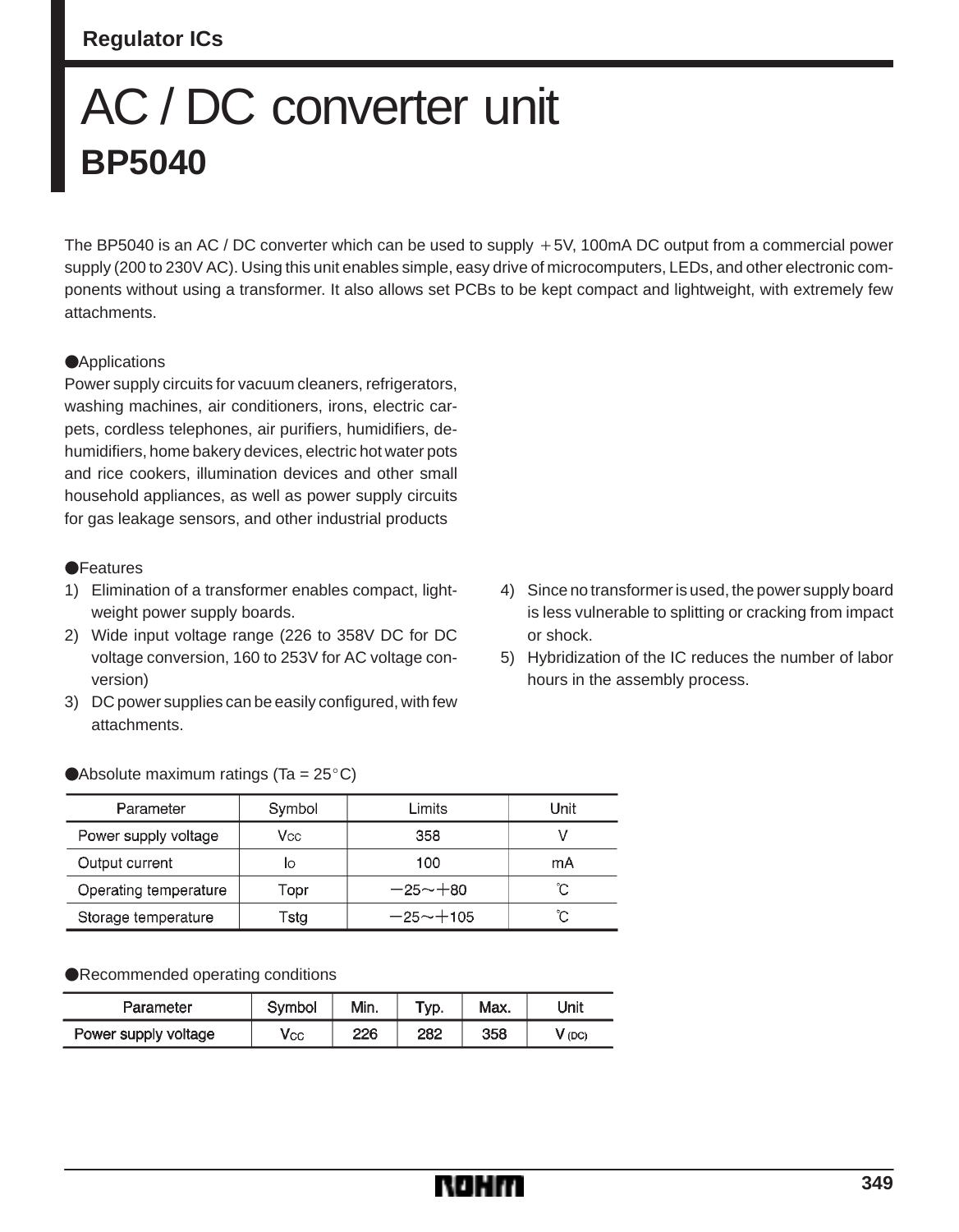### $\blacktriangleright$  Electrical characteristics (Ta = 25 $^{\circ}$ C)

| Parameter                   | Symbol | Min. | Typ. | Max. | Unit      | Conditions                        |      |
|-----------------------------|--------|------|------|------|-----------|-----------------------------------|------|
| Input voltage               | Vı     | 226  | 282  | 358  | v         | DC                                |      |
| Output voltage              | Vo     | 4.7  | 5    | 5.3  | v         | $V = 282V$ , $I_0 = 50mA$         |      |
| Output current              | lo     | 0    |      | 100  | mA        | $V = 282V$                        | $*1$ |
| Line regulation             | Vr     |      | 0.05 | 0.15 | v         | $V = 226V \sim 358V$ , $I = 50mA$ |      |
| Load regulation             | VI     |      | 0.05 | 0.15 | v         | $V = 282V$ . lo=0~50mA            |      |
| Output ripple voltage       | Vp     |      | 0.05 | 0.15 | $V_{P-P}$ | $V = 282V$ , $I_0 = 50$ mA        | $*2$ |
| Power conversion efficiency | η      | 35   | 48   | -    | %         | $V = 282V$ , $I = 100mA$          |      |

\*1 Maximum output varies depending on ambient temperature; please refer to derating curve.

\*2 Output ripple voltage does not include spike noise.

#### **OPin descriptions**

| Pin No. | Pin name      |  |  |
|---------|---------------|--|--|
| 1       | <b>Vout</b>   |  |  |
| 2       | Not used      |  |  |
| 3       | N.C.          |  |  |
| 4       | Not used      |  |  |
| 5       | <b>COMMON</b> |  |  |
| 6       | Not used      |  |  |
| 7       | N.C.          |  |  |
| 8       | Not used      |  |  |
| 9       | Not used      |  |  |
| 10      | VIN           |  |  |
| 11      | Not used      |  |  |
| 12      | N.C.          |  |  |
| 13      | Not used      |  |  |
| 14      | N.C.          |  |  |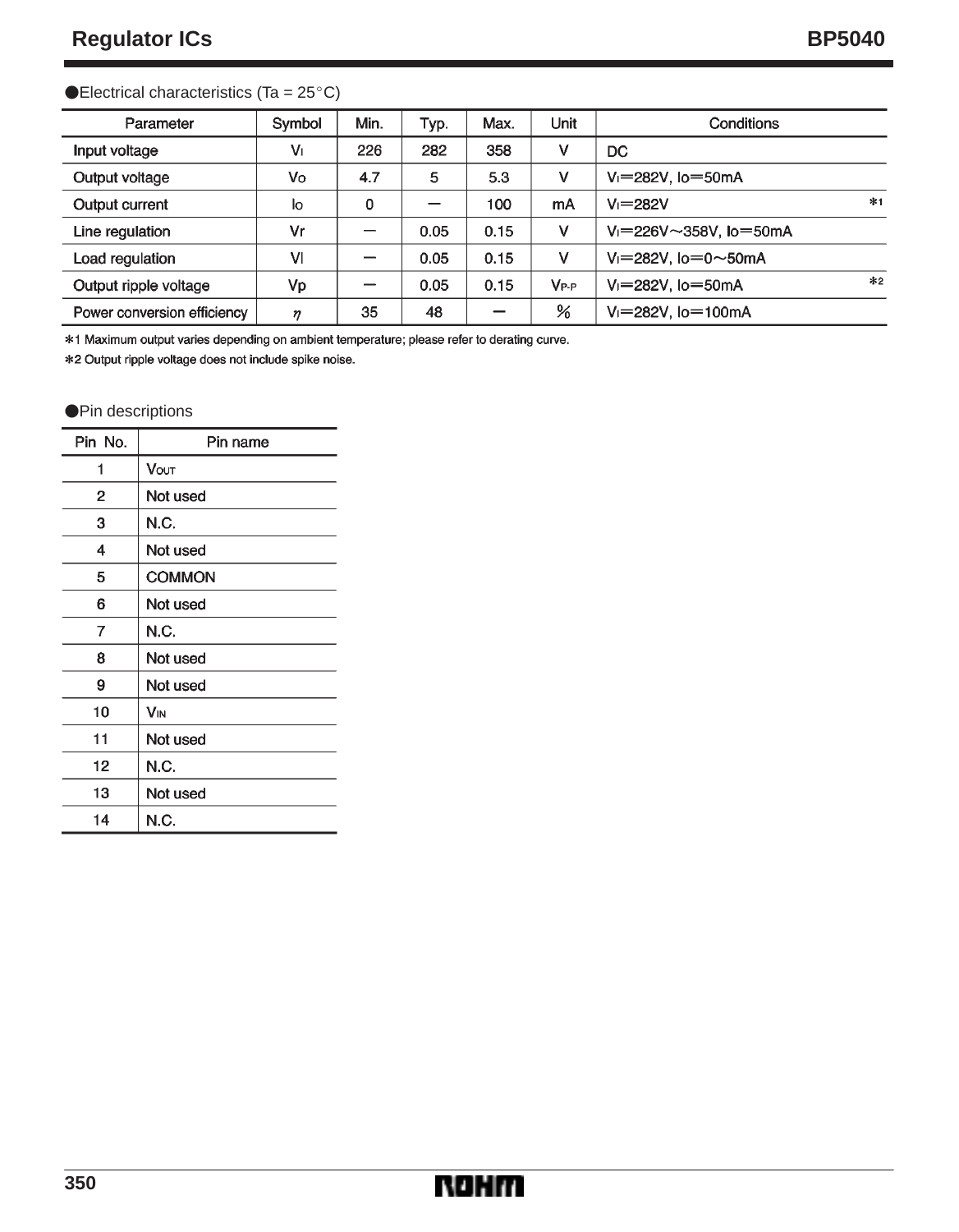# Measurement circuit





● Basic power supply circuit

# Half wave rectification circuit



Fig.2

Full wave rectification circuit



Fig.3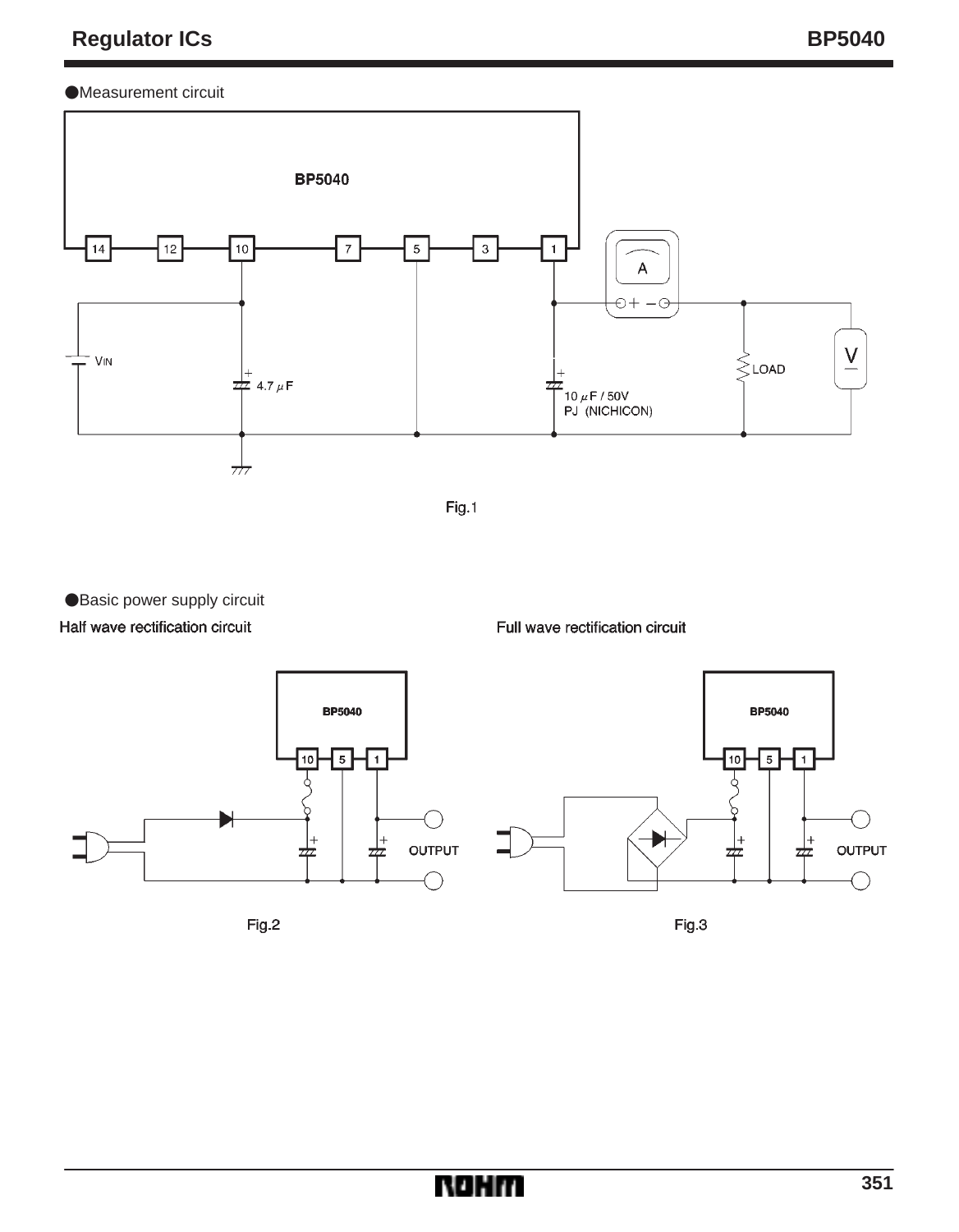# **Application example**

Example showing product used in vacuum cleaner

The diode bridge is used to extract zero cross signals.

Consequently, if zero cross signals are not required, no diode bridge is required.



#### ●Selecting attached components

(1) Diodes

The rectifying diodes used should fulfill the following conditions.

In the absolute maximum ratings, the reverse surge current should be 700V or higher, the average rectifying current should be 0.5A or higher, and the forward surge voltage should be 20A or higher.

(2) Capacitor for input voltage smoothing

A capacitor with a larger capacitance produces a more stable output voltage, but increases the surge current when the power supply is turned on. A capacitor of between 3.3µF and 10µF is recommended. The capacitor should have a withstand resistance of at least 400V.

### **ODeration notes**

(1) The output current needs to be reduced as the ambient temperature rises.

(2) Lead pins should be securely soldered. Avoid subjecting this product to strong impact.

(3) Excessive current and shorted loads

The excessive current limit is a drooping model of approximately 160mA. At 25°C, if excessive output current of higher than 100mA is produced intermittently, or is produced continuously for a total of one minute or longer, the product is vulnerable to damage. If there is any danger of the load being shorted or excessive current being produced, always use a protective device such as a fuse. The fuse should have a fusion current of 0.5A.

Fig.4

(3) Capacitor for output voltage smoothing

This capacitor should have a low ESR. Capacitors designed for low-impedance switching power supplies are especially suitable. The ESR of the capacitor affects the output ripple voltage. Please refer to the table below for the names of products made by various manufacturers.

| Maker               | Product           |  |  |
|---------------------|-------------------|--|--|
| Nichicon            | PJ series         |  |  |
| Matsushita electric | Model A FA series |  |  |

### (4) Regulations governing electrical products

As a stand-alone product, this product is not subject to regulations governing electrical appliances. Please be aware, therefore, that applications must be submitted for sets and not for individual products.

(5) Insulation

This product is not insulated on the primary and secondary sides, and there is a danger of electrical shock if it is touched.

(6) Connections with other devices

Devices using this product should not be connected to other devices. If connected, insulation should be provided.

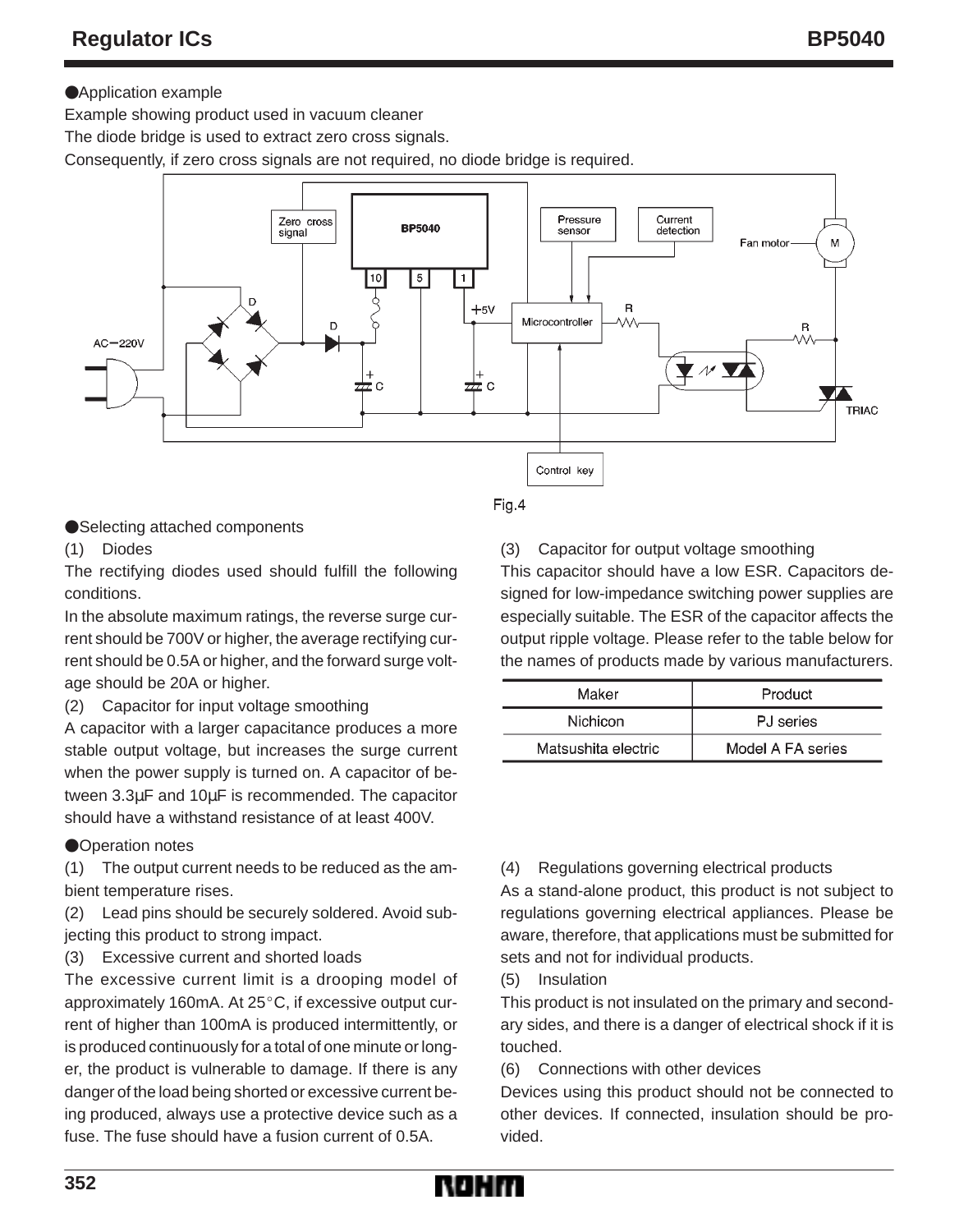# (7) Pin noise voltage

The test circuit below (Figure 6) was used in the test whose results are shown in Figure 5.



Fig.5 Pin noise voltage



Fig.6 Test circuit